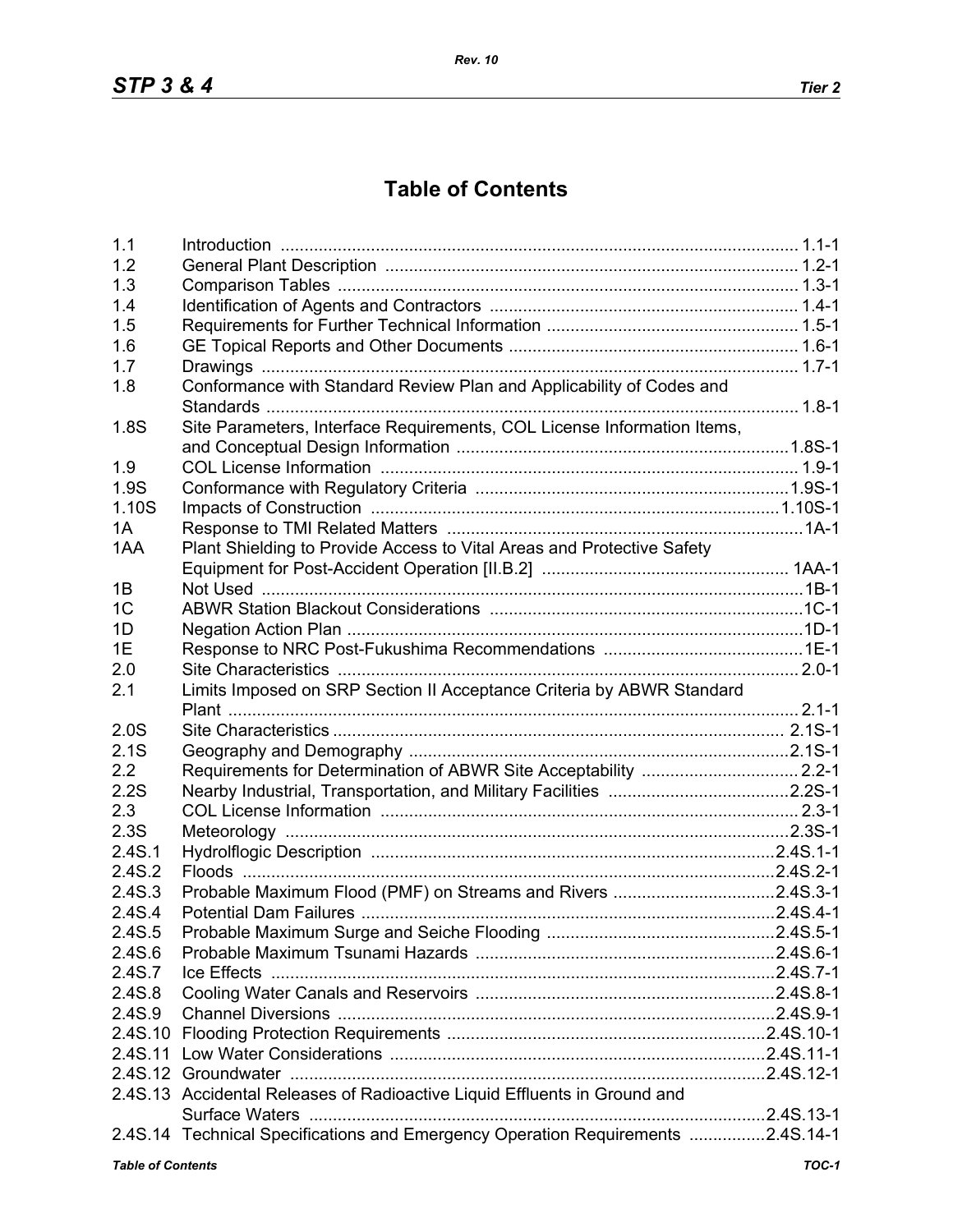| 2.5S           |                                                                                  |  |
|----------------|----------------------------------------------------------------------------------|--|
| 2.5S.1         |                                                                                  |  |
| 2.5S.2         |                                                                                  |  |
| 2.5S.3         |                                                                                  |  |
| 2.5S.4         |                                                                                  |  |
| 2.5S.5         |                                                                                  |  |
| 2A             | Input to CRAC 2 Computer Code for Determination of ABWR Site                     |  |
|                |                                                                                  |  |
| 3.1            |                                                                                  |  |
| 3.2            |                                                                                  |  |
| 3.3            |                                                                                  |  |
|                |                                                                                  |  |
| 3.4            |                                                                                  |  |
| 3.5            |                                                                                  |  |
| 3.6            | Protection Against Dynamic Effects Associated with the Postulated Rupture        |  |
|                |                                                                                  |  |
| 3.7            |                                                                                  |  |
| 3.8            |                                                                                  |  |
| 3.9            |                                                                                  |  |
| 3.9S           |                                                                                  |  |
| 3.10           | Seismic and Dynamic Qualification of Mechanical and Electrical Equipment  3.10-1 |  |
| 3.11           | Environmental Qualification of Safety-Related Mechanical and Electrical          |  |
|                |                                                                                  |  |
| 3.12           |                                                                                  |  |
| 3.12S          |                                                                                  |  |
| 3.13           | Secondary Containment and Divisional Separation Zones - Barrier                  |  |
|                |                                                                                  |  |
| 3.13S          |                                                                                  |  |
|                |                                                                                  |  |
| 3A             |                                                                                  |  |
| 3B             |                                                                                  |  |
| 3C             | Computer Programs Used in the Design and Analysis of Seismic Category I          |  |
|                |                                                                                  |  |
| 3D             | Computer Programs Used in the Design of Components, Equipment and                |  |
|                |                                                                                  |  |
| 3E             |                                                                                  |  |
| 3F             |                                                                                  |  |
| 3G             |                                                                                  |  |
| 3H             | Details and Evaluation Results of Seismic Category 1 Structures 3H-1             |  |
| 3 <sub>l</sub> |                                                                                  |  |
| 3J             |                                                                                  |  |
| 3K             | Designated NEDE-24326-1-P Material Which May Not Change Without Prior            |  |
|                |                                                                                  |  |
| 3L             |                                                                                  |  |
| 3M             | Resolution Of Intersystem Loss Of Coolant Accident For ABWR 3M-1                 |  |
| 3MA            |                                                                                  |  |
| 4.0            |                                                                                  |  |
| 4.1            |                                                                                  |  |
|                |                                                                                  |  |
| 4.2            |                                                                                  |  |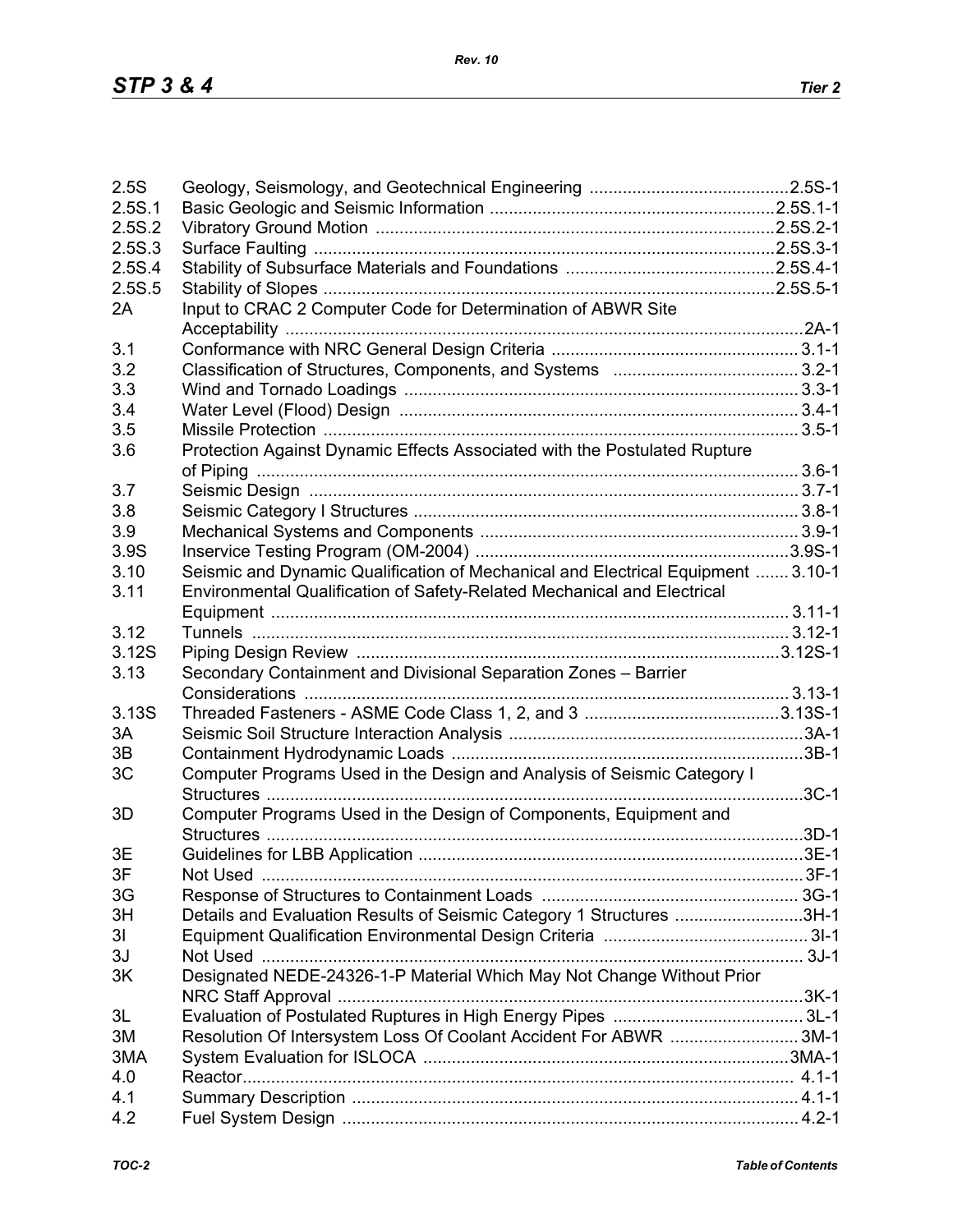| 4.3  |                                                                                                                  |  |
|------|------------------------------------------------------------------------------------------------------------------|--|
|      |                                                                                                                  |  |
| 4.4  |                                                                                                                  |  |
| 4.5  |                                                                                                                  |  |
| 4.6  |                                                                                                                  |  |
| 4A   | Typical Control Rod Patterns and Associated Power Distribution for ABWR 4A-1                                     |  |
| 4B   |                                                                                                                  |  |
| 4C   |                                                                                                                  |  |
| 4D   | Reference Fuel Design Compliance with Acceptance Criteria 4D-1                                                   |  |
| 5.0  |                                                                                                                  |  |
| 5.1  |                                                                                                                  |  |
| 5.2  |                                                                                                                  |  |
| 5.3  |                                                                                                                  |  |
| 5.4  |                                                                                                                  |  |
| 5A   |                                                                                                                  |  |
| 5B   |                                                                                                                  |  |
| 6    |                                                                                                                  |  |
| 6.0  |                                                                                                                  |  |
| 6.1  |                                                                                                                  |  |
|      |                                                                                                                  |  |
| 6.2  |                                                                                                                  |  |
| 6.3  |                                                                                                                  |  |
| 6.4  |                                                                                                                  |  |
| 6.5  |                                                                                                                  |  |
| 6.6  | Preservice and Inservice Inspection, and Testing of Class 2 and 3 Components                                     |  |
|      |                                                                                                                  |  |
| 6.7  |                                                                                                                  |  |
| 6A   |                                                                                                                  |  |
| 6B   |                                                                                                                  |  |
| 6C   |                                                                                                                  |  |
| 6D   |                                                                                                                  |  |
| 6E   |                                                                                                                  |  |
| 7.0  |                                                                                                                  |  |
| 7.1  |                                                                                                                  |  |
| 7.1S |                                                                                                                  |  |
| 7.2  | Reactor Protection (Trip) System (RPS)—Instrumentation and Controls  7.2-1                                       |  |
| 7.3  |                                                                                                                  |  |
| 7.4  |                                                                                                                  |  |
| 7.5  |                                                                                                                  |  |
| 7.6  |                                                                                                                  |  |
|      |                                                                                                                  |  |
| 7.6S |                                                                                                                  |  |
| 7.7  |                                                                                                                  |  |
| 7.8  | 7.8-1. 7.8-1 . The Director School of the University of the University of the University ODL License Information |  |
| 7.8S |                                                                                                                  |  |
| 7.9S |                                                                                                                  |  |
| 7A   | Design Response to Appendix B, ABWR LRB Instrumentation and Controls 7A-1                                        |  |
| 7B   | Implementation Requirements for Hardware/Software Development 7B-1                                               |  |
| 7C   | Defense Against Common-Mode Failure in Safety-Related, Software-Based                                            |  |
|      |                                                                                                                  |  |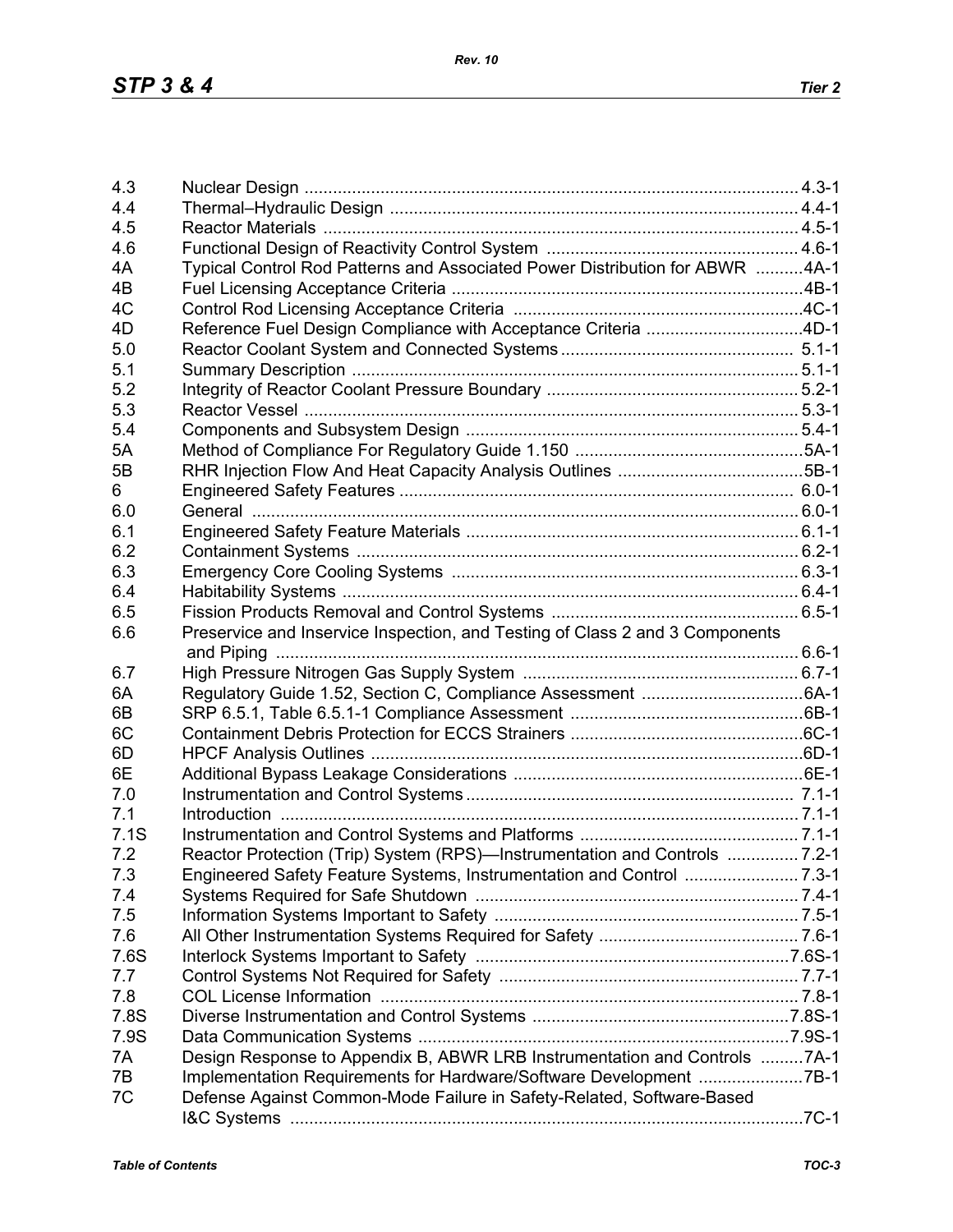| 7DS        | Digital Instrumentation and Control Design Verification for Safety-Related                           |  |
|------------|------------------------------------------------------------------------------------------------------|--|
|            |                                                                                                      |  |
| 8.0        |                                                                                                      |  |
| 8.1        | 1-1-1. B.1-1. B.1-1. B.1-1. B.1-1. B.1-1. B.1-1. B.1-1. B.1-1. B.1-1. B.1-1. B.1-1. B.1-1. B.1-1. B. |  |
| 8.2        |                                                                                                      |  |
| 8.3        |                                                                                                      |  |
| 8.4S       |                                                                                                      |  |
| 8A         |                                                                                                      |  |
| 9.0        |                                                                                                      |  |
| 9.1        |                                                                                                      |  |
| 9.2        |                                                                                                      |  |
| 9.3        |                                                                                                      |  |
| 9.4        |                                                                                                      |  |
| 9.5        |                                                                                                      |  |
| <b>9A</b>  |                                                                                                      |  |
| 9B         | Summary of Analysis Supporting Fire Protection Design Requirements 9B-1                              |  |
| 9C         |                                                                                                      |  |
| 9D         |                                                                                                      |  |
| 9E         |                                                                                                      |  |
| 10.0       |                                                                                                      |  |
| 10.1       |                                                                                                      |  |
| 10.2       |                                                                                                      |  |
| 10.3       |                                                                                                      |  |
| 10.4       |                                                                                                      |  |
| 11.0       |                                                                                                      |  |
| 11.1       |                                                                                                      |  |
| 11.2       |                                                                                                      |  |
| 11.3       |                                                                                                      |  |
| 11.4       |                                                                                                      |  |
| 11.5       | Process and Effluent Radiological Monitoring and Sampling Systems  11.5-1                            |  |
| 11.6       |                                                                                                      |  |
| <b>11A</b> |                                                                                                      |  |
| 12.0       |                                                                                                      |  |
| 12.1       | Ensuring that Occupational Radiation Exposures are ALARA  12.1-1                                     |  |
| 12.2       |                                                                                                      |  |
| 12.3       |                                                                                                      |  |
| 12.4       |                                                                                                      |  |
| 12.5       |                                                                                                      |  |
| 12.5S      |                                                                                                      |  |
| 12A        |                                                                                                      |  |
| 12B        |                                                                                                      |  |
| 13.0       |                                                                                                      |  |
| 13.1       |                                                                                                      |  |
| 13.2       |                                                                                                      |  |
| 13.3       |                                                                                                      |  |
| 13.4       |                                                                                                      |  |
| 13.4S      |                                                                                                      |  |
|            |                                                                                                      |  |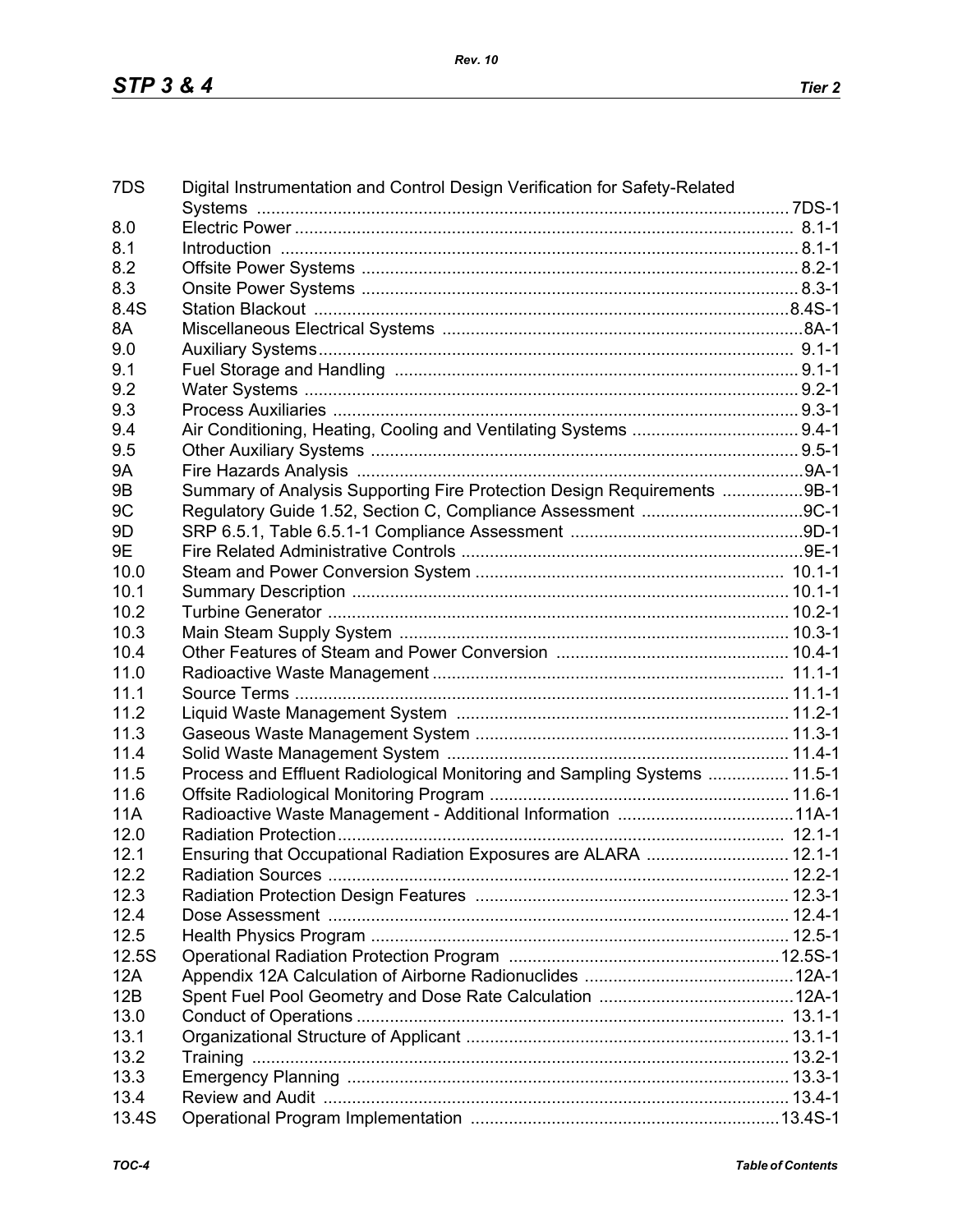| 13.5            |                                                                                    |  |
|-----------------|------------------------------------------------------------------------------------|--|
| 13.6            |                                                                                    |  |
| 13.7            |                                                                                    |  |
| 14.0S           |                                                                                    |  |
| 14.0            |                                                                                    |  |
| 14.1            | Specific Information to be Included in Preliminary Safety Analysis Reports  14.1-1 |  |
| 14.1S           | Specific Information to be Addressed For the Initial Plant Test Program  14.1S-1   |  |
| 14.2            | Specific Information to be Included in Final Safety Analysis Reports  14.2-1       |  |
| 14.2S           |                                                                                    |  |
| 14.3            |                                                                                    |  |
| 14.3S           | Inspections, Tests, Analyses and Acceptance Criteria (ITAAC) 14.3S-1               |  |
| 15.0            |                                                                                    |  |
| 15.1            |                                                                                    |  |
| 15.1S           |                                                                                    |  |
| 15.2            |                                                                                    |  |
| 15.3            |                                                                                    |  |
| 15.4            |                                                                                    |  |
| 15.5            |                                                                                    |  |
| 15.6            |                                                                                    |  |
| 15.7            |                                                                                    |  |
| 15.8            |                                                                                    |  |
| <b>15A</b>      |                                                                                    |  |
| 15B             |                                                                                    |  |
| <b>15C</b>      |                                                                                    |  |
| 15 <sub>D</sub> | Probability Analysis of Pressure Regulator Downscale Failure 15D-1                 |  |
| 15E             |                                                                                    |  |
| 15F             |                                                                                    |  |
| 16.0            |                                                                                    |  |
| 16.1            |                                                                                    |  |
| 16.2            |                                                                                    |  |
| 16.3            | Limiting Conditions for Operation and Surveillance Requirements 16.3-1             |  |
| 16.4            |                                                                                    |  |
| 16.5            |                                                                                    |  |
| 17              |                                                                                    |  |
| 17.0            |                                                                                    |  |
| 17.1            |                                                                                    |  |
| 17.2            |                                                                                    |  |
| 17.3            |                                                                                    |  |
| 17.4S           |                                                                                    |  |
| 17.5S           |                                                                                    |  |
| 17.6S           |                                                                                    |  |
| 18.0            |                                                                                    |  |
| 18.1            |                                                                                    |  |
| 18.2            |                                                                                    |  |
| 18.3            |                                                                                    |  |
| 18.4            |                                                                                    |  |
| 18.5            |                                                                                    |  |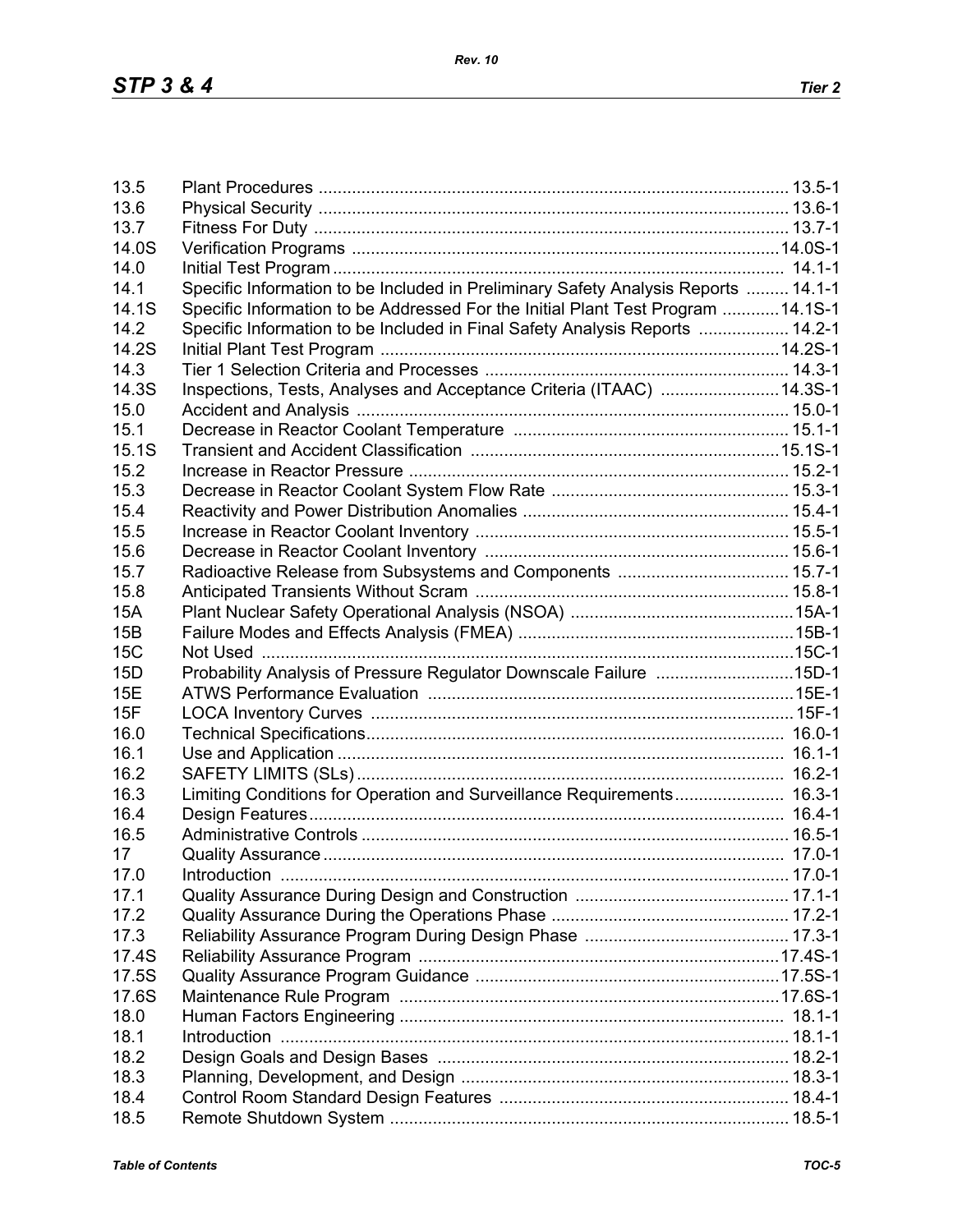| 18.6            |                                                                            |  |
|-----------------|----------------------------------------------------------------------------|--|
| 18.7            |                                                                            |  |
| 18.8            |                                                                            |  |
| <b>18A</b>      |                                                                            |  |
| <b>18B</b>      | Differences Between BWROG EPG Revision 4 and ABWR EPG 18B-1                |  |
| <b>18C</b>      |                                                                            |  |
| 18 <sub>D</sub> | Emergency Procedures Guidelines-Input Data and Calculation Results 18D-1   |  |
| <b>18E</b>      |                                                                            |  |
|                 | ABWR Human-System Interface Design Implementation Process 18E-1            |  |
| <b>18F</b>      |                                                                            |  |
| 18G             |                                                                            |  |
| 18H             | Supporting Analysis for Emergency Operation Information and Controls 18H-1 |  |
| 19.0            |                                                                            |  |
| 19.1            |                                                                            |  |
| 19.1S           |                                                                            |  |
| 19.2            |                                                                            |  |
| 19.3            |                                                                            |  |
| 19.4            |                                                                            |  |
|                 |                                                                            |  |
| 19.4S           |                                                                            |  |
| 19.5            |                                                                            |  |
| 19.6            |                                                                            |  |
| 19.7            |                                                                            |  |
| 19.8            |                                                                            |  |
| 19.9            |                                                                            |  |
| 19.10           | Assumptions and Insights Related to Systems Outside of ABWR Design         |  |
|                 |                                                                            |  |
| 19.11           |                                                                            |  |
|                 |                                                                            |  |
| 19.12           |                                                                            |  |
| 19.13           |                                                                            |  |
| 19A             |                                                                            |  |
| 19 <sub>B</sub> | Resolution of Applicable Unresolved Safety Issues and Generic Safety       |  |
|                 |                                                                            |  |
| 19 <sub>C</sub> |                                                                            |  |
| 19 <sub>D</sub> |                                                                            |  |
| 19E             |                                                                            |  |
| 19EA            |                                                                            |  |
| 19EB            |                                                                            |  |
|                 |                                                                            |  |
| 19EC            |                                                                            |  |
| <b>19ED</b>     |                                                                            |  |
| 19EE            |                                                                            |  |
| 19F             |                                                                            |  |
| 19FA            |                                                                            |  |
| 19G             |                                                                            |  |
| 19H             |                                                                            |  |
| 191             |                                                                            |  |
| 19J             |                                                                            |  |
|                 |                                                                            |  |
| 19K             |                                                                            |  |
| 19L             |                                                                            |  |